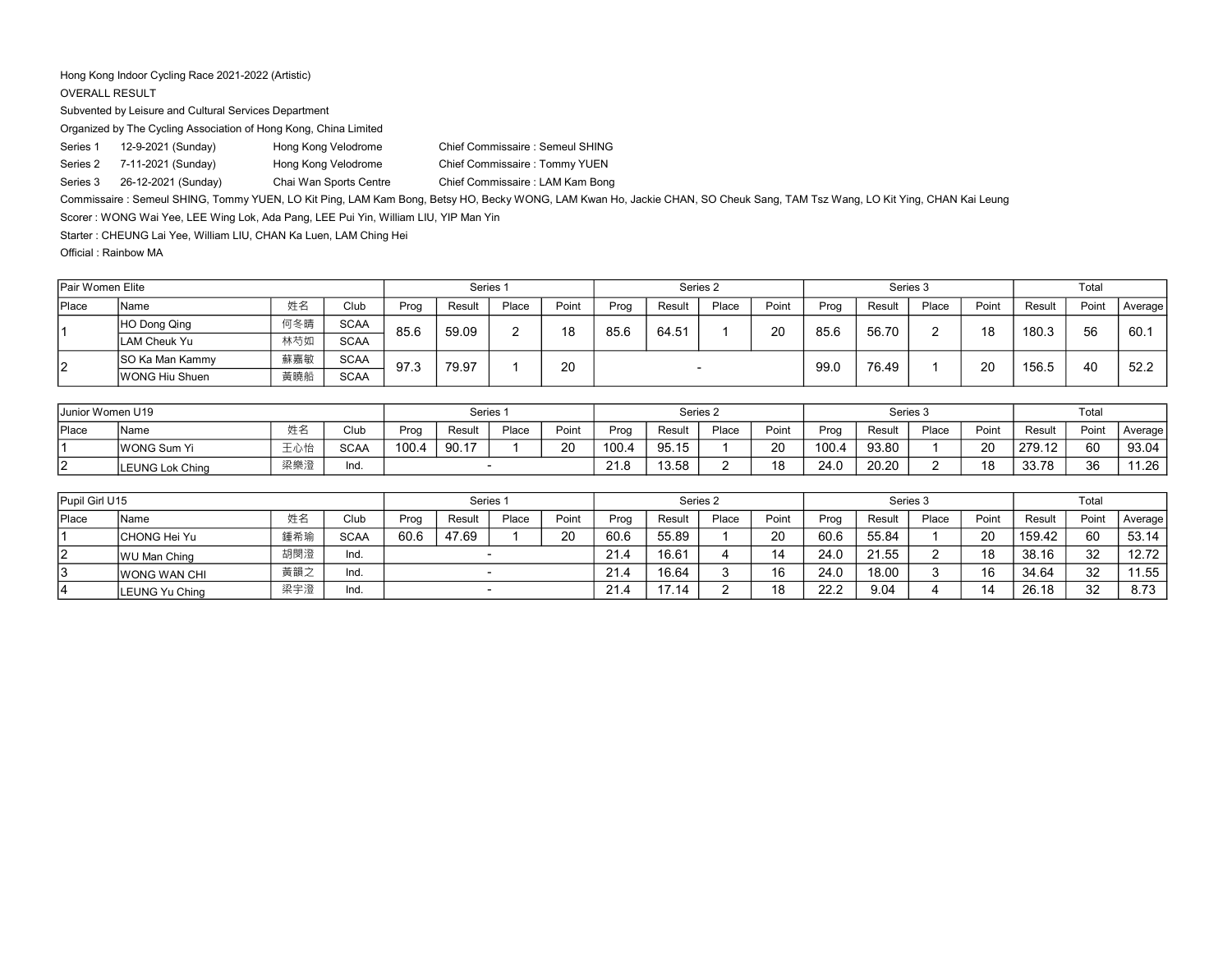| Pupil Boy U11 |                       |     |                       |      | Series <sub>1</sub> |       |       |           |        | Series 2 |       |                          |        | Series 3 |       |        | Total |         |
|---------------|-----------------------|-----|-----------------------|------|---------------------|-------|-------|-----------|--------|----------|-------|--------------------------|--------|----------|-------|--------|-------|---------|
| <b>Place</b>  | IName                 | 姓名  | Club                  | Prog | Result              | Place | Point | Prog      | Result | Place    | Point | Proa                     | Result | Place    | Point | Result | Point | Average |
|               | LEE Shing Hin         | 李承軒 | <b>SCAA</b>           | 41.3 | 32.20               |       | 20    | 41.5<br>. | 41.30  |          | 20    | 42.5                     | 38.30  |          | 20    | 111.80 | 60    | 37.27   |
| 12            | LEUNG Ho Wai          | 梁皓瑋 | Ind.                  | 33.6 | 25.98               |       | 18    | 33.6      | 32.60  |          | 18    | 27 <sub>1</sub><br>. ، ب | 28.03  |          | 18    | 86.61  | 54    | 28.87   |
| 13            | WONG Ching Him Marcus | 黃正謙 | Ind.                  | 24.9 | 22.38               |       | 16    | 26.7      | 24.03  |          | 16    | 26.9                     | 23.85  |          | 16    | 70.26  | 48    | 23.42   |
|               | WONG Man Shen         | 黃敏慎 | 16.16<br>22.9<br>Ind. |      |                     |       | 14    |           |        |          |       |                          |        |          |       | 16.16  | 14    | 5.39    |

| Team 4 Open |                       |     |             |       | Series 1 |       |       |       |        | Series 2 |       |       | Series 3 |       |       |        | Total |         |
|-------------|-----------------------|-----|-------------|-------|----------|-------|-------|-------|--------|----------|-------|-------|----------|-------|-------|--------|-------|---------|
| Place       | <b>IName</b>          | 姓名  | Club        | Prog  | Result   | Place | Point | Prog  | Result | Place    | Point | Prog  | Result   | Place | Point | Result | Point | Average |
|             | HO Dong Qing          | 何冬晴 | <b>SCAA</b> |       |          |       |       |       |        |          |       |       |          |       |       |        |       |         |
|             | <b>SO Cheuk Lam</b>   | 蘇卓林 | <b>SCAA</b> | 105.1 | 60.78    |       | 20    | 108.4 | 96.37  |          | 20    | 108.4 | 82.37    |       | 20    | 239.52 | 60    | 79.84   |
|             | <b>WONG Cheuk Sze</b> | 黃卓思 | <b>SCAA</b> |       |          |       |       |       |        |          |       |       |          |       |       |        |       |         |
|             | LAM Cheuk Yu          | 林芍如 | <b>SCAA</b> |       |          |       |       |       |        |          |       |       |          |       |       |        |       |         |

| Pupil Boy U15 |                            |     |             |       | Series <sub>1</sub> |       |       |       |               | Series <sub>2</sub> |       |       | Series 3 |       |       |        | Total |         |
|---------------|----------------------------|-----|-------------|-------|---------------------|-------|-------|-------|---------------|---------------------|-------|-------|----------|-------|-------|--------|-------|---------|
| <b>Place</b>  | lName.                     | 姓名  | Club        | Proc  | Result              | Place | Point | Prog  | Result        | Place               | Point | Proc  | Result   | Place | Point | Result | Point | Average |
|               | <b>TANG Hiu Fung</b>       | 鄧曉風 | Ind.        | 101.4 | 90.80               |       | 20    | 101.4 | 88.27         |                     | 20    | 101.4 | 90.47    |       | 20    | 269.54 | 60    | 89.85   |
|               | <b>TSUI Ho Yin Matthew</b> | 徐灝然 | <b>SCAA</b> | 68.9  | 62.80               |       | 18    | 76.3  | 74 15<br>. וט |                     | 18    | 76.3  | 70.56    |       | 18    | 207.51 | 54    | 69.17   |
|               | ING Man To                 | 吳文韜 | <b>SCAA</b> | 65.6  | 60.76               |       | 16    | 69.7  | 63.68         |                     | 16    | 74.6  | 55.18    |       | 16    | 179.62 | 48    | 59.87   |

| Uunior Men U19 |                         |     |             |       | Series 1 |       |       |       |        | Series 2 |       |       | Series 3 |       |       |        | Total |         |
|----------------|-------------------------|-----|-------------|-------|----------|-------|-------|-------|--------|----------|-------|-------|----------|-------|-------|--------|-------|---------|
| Place          | Name                    | 姓名  | Club        | Prog  | Result   | Place | Point | Prog  | Result | Place    | Point | Prog  | Result   | Place | Point | Result | Point | Average |
|                | ICHAN Yat Nam           | 陳日楠 | <b>SCAA</b> | 162.7 | 128.27   |       | 20    | 162.7 | 143.64 |          | 20    | 162.7 | 141.75   |       | 20    | 413.66 | 60    | 137.89  |
|                | <b>IWONG Chin Man</b>   | 黃展文 | Ind.        | 156.0 | 109.88   |       | 18    | 156.0 | 107.67 |          | 18    | 156.0 | 123.98   |       | 18    | 341.53 | 54    | 113.84  |
|                | LAI Cheuk Hei           | 黎卓曦 | <b>SCAA</b> | 99.9  | 85.12    |       | 14    | 104.1 | 95.11  |          | 16    | 104.  | 86.65    |       | 16    | 266.88 | 46    | 88.96   |
|                | TANG Shiu Chung Gabriel | 鄧劭忠 | Ind.        | 109.  | 87.54    |       | 16    | 109.7 | 86.85  |          | 14    | 109.  | 77.96    |       | 14    | 252.35 | 44    | 84.12   |
|                | ICHEUNG Shun Him        | 張信謙 | Ind.        |       |          |       |       | 22.2  | 21.30  |          | 12    | 26.0  | 24.85    |       | م م   | 46.15  | 24    | 15.38   |

| Single Women Elite |                         |     |             |       | Series <sup>1</sup> |       |       |       |        | Series 2  |           |       | Series 3 |       |       |        | Total |         |
|--------------------|-------------------------|-----|-------------|-------|---------------------|-------|-------|-------|--------|-----------|-----------|-------|----------|-------|-------|--------|-------|---------|
| <b>Place</b>       | <b>Name</b>             | 姓名  | Club        | Prog  | Result              | Place | Point | Prog  | Result | Place     | Point     | Prog  | Result   | Place | Point | Result | Point | Average |
|                    | <b>ISO Cheuk Lam</b>    | 蘇卓林 | <b>SCAA</b> | 103.6 | 93.83               |       | 18    | 103.6 | 91.85  |           | 18        | 103.6 | 94.48    |       | 18    | 280.16 | 54    | 93.39   |
|                    | HO Dong Qing            | 何冬晴 | <b>SCAA</b> | 105.5 | 93.75               |       | 14    | 105.5 | 97.30  |           | 20        | 105.5 | 92.41    |       | 16    | 283.46 | 50    | 94.49   |
|                    | <b>ISO Ka Man Kammy</b> | 蘇嘉敏 | <b>SCAA</b> | 119.8 | 101.09              |       | 20    |       |        |           |           | 122.  | 102.17   |       | 20    | 203.26 | 40    | 67.75   |
| 14                 | WONG Hiu Shuen          | 黃曉船 | <b>SCAA</b> | 118.1 | 93.76               |       | 16    |       |        |           |           | 118.8 | 89.35    |       | 14    | 183.11 | 30    | 61.04   |
|                    | IWONG Yuen Man          | 黃婉文 | Ind.        | 22.6  | '7.99               |       | 12    | 41.5  | ABS    | <b>NA</b> | <b>NA</b> | 20.0  | 19.19    |       |       | 37.18  | 24    | 12.39   |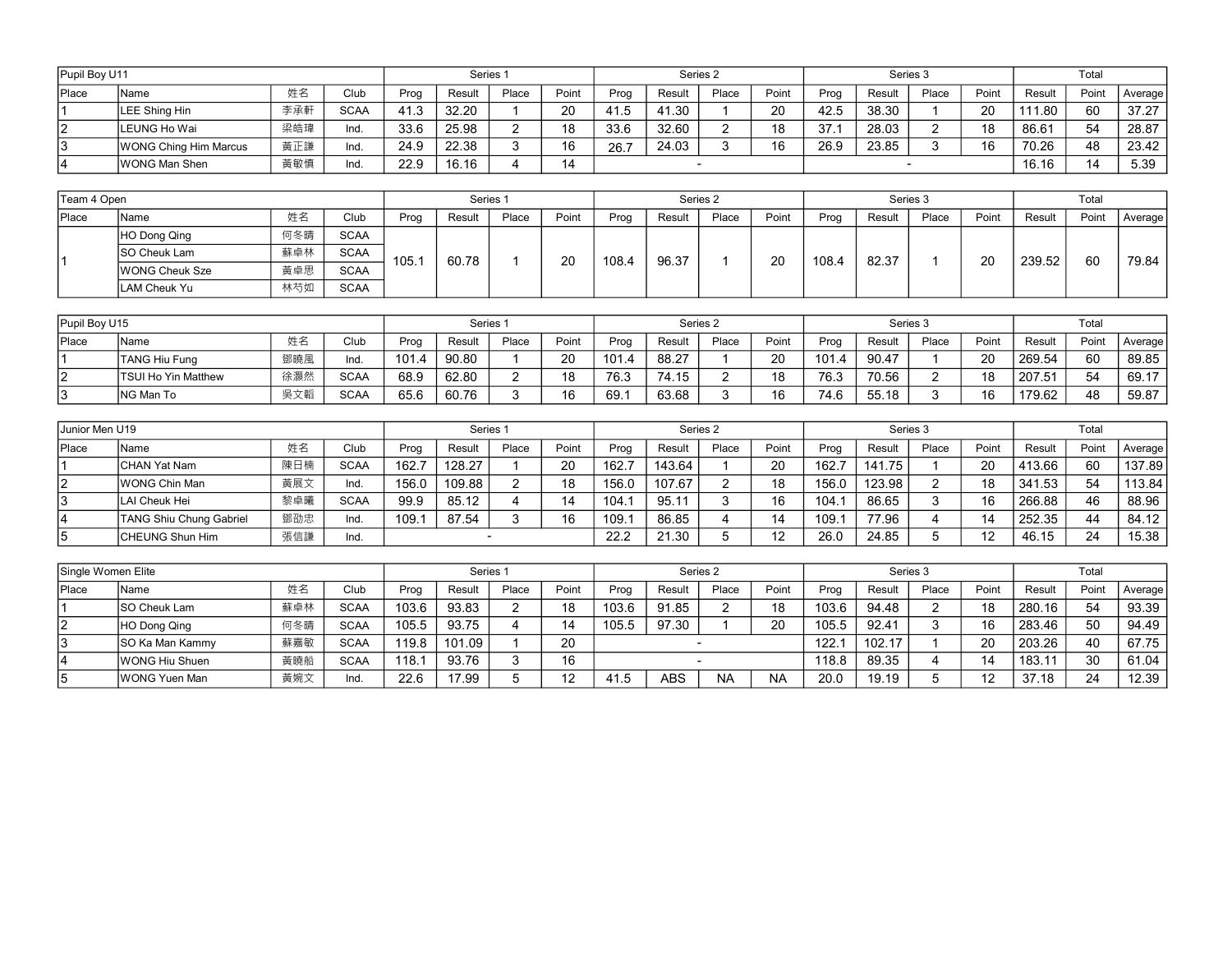| Pair Open U19 |                                |     |             |      | Series 1 |       |       |      |        | Series 2 |       |       |        | Series 3 |       |        | Total |         |
|---------------|--------------------------------|-----|-------------|------|----------|-------|-------|------|--------|----------|-------|-------|--------|----------|-------|--------|-------|---------|
| Place         | Name                           | 姓名  | Club        | Prog | Result   | Place | Point | Prog | Result | Place    | Point | Prog  | Result | Place    | Point | Result | Point | Average |
|               | <b>TANG Shiu Chung Gabriel</b> | 鄧劭忠 | Ind.        | 99.2 | 63.65    |       | 20    | 99.2 | 74.79  |          | 20    | 115.3 | 79.05  |          | 20    | 217.49 | 60    | 72.50   |
|               | TANG Hiu Fung                  | 鄧曉風 | Ind.        |      |          |       |       |      |        |          |       |       |        |          |       |        |       |         |
| 2             | ING Man To                     | 吳文韜 | <b>SCAA</b> | 51.8 | 41.97    | ົ     | 18    | 54.5 | 45.21  | $\sim$   | 18    | 56.8  | 41.72  | ⌒        | 18    | 128.90 | 54    | 42.97   |
|               | NG Man Yi                      | 吳文懿 | <b>SCAA</b> |      |          |       |       |      |        |          |       |       |        |          |       |        |       |         |
| 13            | <b>TSUI Lok Yin Michael</b>    | 徐樂然 | <b>SCAA</b> | 41.6 | 36.37    |       | 16    | 44.9 | 35.20  | ົ        | 16    | 44.9  | 41.05  | 3        | 16    | 112.62 | 48    | 37.54   |
|               | <b>TSUI Ho Yin Matthew</b>     | 徐灝然 | <b>SCAA</b> |      |          |       |       |      |        |          |       |       |        |          |       |        |       |         |
|               | YIP Tin Lok                    | 葉天樂 | <b>SCAA</b> | 25.2 | 22.09    |       | 14    | 27.7 | 24.20  |          | 14    | 31.3  | 26.90  |          | 14    | 73.19  | 42    | 24.40   |
| 14            | LEE Shing Hin                  | 李承軒 | <b>SCAA</b> |      |          |       |       |      |        |          |       |       |        | 4        |       |        |       |         |

| Pair Open Elite |                      |     |             |       | Series 1 |       |       |       | Series 2 |       |       |       |        | Series 3 |       |        | Total |         |
|-----------------|----------------------|-----|-------------|-------|----------|-------|-------|-------|----------|-------|-------|-------|--------|----------|-------|--------|-------|---------|
| <b>Place</b>    | <b>Name</b>          | 姓名  | Club        | Prog  | Result   | Place | Point | Prog  | Result   | Place | Point | Prog  | Result | Place    | Point | Result | Point | Average |
|                 | HUI Chun Wai         | 許晉瑋 | <b>SCAA</b> | 128.4 | 100.31   |       | 18    | 128.4 | 107.48   |       | 20    | 128.4 | 101.54 |          | 20    | 309.33 | 58    | 103.11  |
|                 | HUI Chun Yin         | 許竣然 | <b>SCAA</b> |       |          |       |       |       |          |       |       |       |        |          |       |        |       |         |
| 2               | LIM Tsz Him Jeff     | 林子軒 | <b>SCAA</b> | 140.7 | 120.47   |       | 20    | 140.  | 98.70    |       | 18    | 136.7 | 90.05  |          | 18    | 309.22 | 56    | 103.07  |
|                 | LIM Tsz Leung Ronald | 林子樑 | <b>SCAA</b> |       |          |       |       |       |          |       |       |       |        |          |       |        |       |         |

| Pupil Girl U11 |                    |     |      |                  | Series |       |       |      | Series <sub>2</sub> |       |       |      | Series 3 |       |       |        | Total |           |
|----------------|--------------------|-----|------|------------------|--------|-------|-------|------|---------------------|-------|-------|------|----------|-------|-------|--------|-------|-----------|
| Place          | <b>Name</b>        | 姓名  | Club | Prog             | Resulı | Place | Point | Proc | Result              | Place | Point | Prog | Result   | Place | Point | Result | Point | Average I |
|                | <b>IP Chun Hei</b> | 葉濬禧 | -Ing | 25.9             | 18.35  |       | 20    | 26.3 | 26.10               |       | 20    | 28.1 | 26.05    |       | 20    | 70.50  | 60    | 23.50     |
| ın<br>▵        | LAM Ching Yin      | 林清妍 | lno. | $\Omega$<br>21.O | 17.91  |       | 18    | 23.4 | 22.35               |       | 18    | 26.9 | 25.08    |       | 18    | 65.34  | 54    | 21.78     |

| Pupil Boy U13 |                             |     |             |      | Series 1    |       |       |      | Series 2 |       |       |      | Series 3 |              |       |        | Total |         |
|---------------|-----------------------------|-----|-------------|------|-------------|-------|-------|------|----------|-------|-------|------|----------|--------------|-------|--------|-------|---------|
| Place         | <b>Name</b>                 | 姓名  | Club        | Prog | Result      | Place | Point | Prog | Result   | Place | Point | Prog | Result   | Place        | Point | Result | Point | Average |
|               | <b>TSUI Lok Yin Michael</b> | 徐樂然 | <b>SCAA</b> | 45.1 | 42.19       |       | 20    | 47.9 | 43.65    |       | 20    | 47.9 | 44.13    |              | 20    | 129.97 | 60    | 43.32   |
|               | <b>YIP Tin Lok</b>          | 葉天樂 | <b>SCAA</b> | 43.2 | 40.75       |       | 18    | 45.0 | 42.92    |       | 18    | 49.2 | 39.19    | <sup>o</sup> | 18    | 122.86 | 54    | 40.95   |
| 3             | IP Lai Chun                 | 葉澧濬 | Ind.        | 32.9 | 31.35       |       | 16    | 32.9 | 30.49    |       | 16    | 34.7 | 32.36    |              | 16    | 94.20  | 48    | 31.40   |
| 4             | FOCK Ho Ching               | 霍浩正 | Ind.        | 25.3 | 16.05       |       | 12    | 25.3 | 16.55    |       | 12    | 26.3 | 18.18    | 6            | 10    | 50.78  | 34    | 16.93   |
| 5             | LAI Cheuk Kiu               | 黎卓翹 | Ind.        | 29.6 | 23.81<br>14 |       |       |      |          |       |       | 30.2 | 26.18    |              | 14    | 49.99  | 28    | 16.66   |
| 16            | <b>WU Lok Hei</b>           | 胡洛羲 | Ind.        |      |             |       |       | 21.0 | 7.25     |       | 14    | 25.4 | 19.12    |              | 12    | 36.37  | 26    | 12.12   |